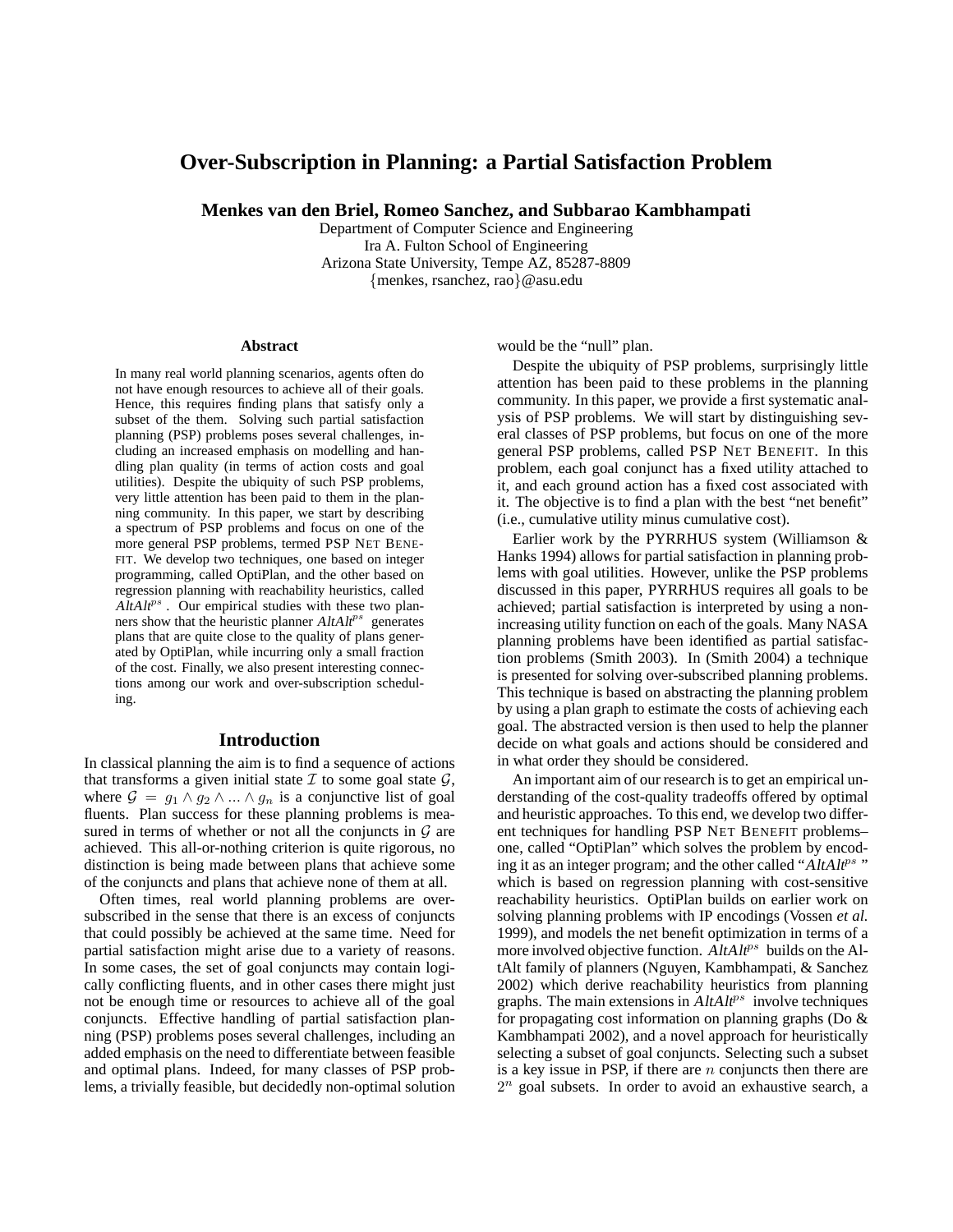

Figure 1: Hierarchical overview between several types of complete and partial satisfaction planning problems

good heuristic is needed that evaluates up front which subset of conjuncts is likely to be most useful. Once a subset of goal conjuncts is selected, it is solved by a regression search that has cost sensitive heuristics.

PSP have been studied in the scheduling community under the name of over-subscription scheduling. In general, an over-subscription scheduling problem is one where there are more tasks to be accomplished than there are time and resources available. Typical objectives are to maximize resource usage or to accommodate as many tasks as possible (Kramer & Smith 2003). Over-subscription scheduling problems are resource driven, while PSP planning problems are more goal driven. Over-subscribed scheduling problems have been solved by iterative repair (Kramer & Smith 2003), constructive approaches (Potter & Gasch 1998), greedy search approaches (Frank *et al.* 2001), and even genetic algorithms (Globus *et al.* 2003).

Our empirical studies show that the heuristic planner  $AltAlt^{ps}$  can generate plans that are quite close to the quality of plans generated by OptiPlan, while incurring only a small fraction of the cost. The empirical study also sheds light on possible improvements that can be made to AltAlt<sup>ps</sup> to make it even more competitive. At the end of this paper we will try to identify similarities and differences between techniques for solving over-subscription scheduling problems and our approach to solving the PSP planning problem.

## **Definition and complexity**

The following notation will be used:  $\mathcal F$  is a finite set of fluents and  $A$  is a finite set of actions, where each action consists of a list of preconditions and a list of add and delete effects.  $\mathcal{I} \subseteq \mathcal{F}$  is the set of fluents describing the initial state and  $\mathcal{G} \subseteq \mathcal{F}$  is the set of goal conjunctions. Hence we define a planning problem as a tuple  $P = (\mathcal{F}, \mathcal{A}, \mathcal{I}, \mathcal{G})$ . Having defined a planning problem we can now describe the following classical planning decision problems.

The problems of PLAN EXISTENCE and PLAN LENGTH represent the decision problems of plan existence and bounded plan existence respectively. They are probably the most common planning problems studied in the literature.

We could say that PLAN EXISTENCE is the problem of deciding whether there exists a sequence of actions that transforms  $\mathcal I$  into  $\mathcal G$ , and PLAN LENGTH is the decision problem that corresponds to the optimization problem of finding a minimum sequence of action that transforms  $\mathcal I$  into  $\mathcal G$ .

The PSP counterparts of PLAN EXISTENCE and PLAN LENGTH are PSP GOAL and PSP GOAL LENGTH respectively. Both of these decision problems require a minimum number of goals that needs to be satisfied for plan success.

Figure 1 gives a hierarchical overview of several types of complete (planning problems that require all goals to be satisfied) and partial satisfaction problems, with the most general problems listed below. Complete satisfaction problems are identified by names starting with PLAN and partial satisfaction problems have names starting with PSP.

Some of the problems given in Figure 1 involve action cost and/or goal utilities. Basically, PLAN COST corresponds to the optimization problem of finding minimum cost plans, and PSP UTILITY corresponds to the optimization problem of finding plans that achieve maximum utility. The problems of PSP UTILITY COST and PSP NET BENEFIT are both combinations of PLAN COST and PSP UTILITY. Here we will formally define PSP NET BENEFIT since it is the focus of this paper.

**Definition** PSP NET BENEFIT: Given a planning problem  ${\bf P} = (\mathcal{F}, \mathcal{A}, \mathcal{I}, \mathcal{G})$  and, for each action a "cost"  $c_a \geq 0$  and, for each goal specification  $f \in G$  a "utility"  $u_f \geq 0$ , and a positive number  $k$ . Is there a finite sequence of actions  $\Delta = \langle a_1, ..., a_n \rangle$  that starting from  $\mathcal I$  leads to a state  $\mathcal S$  that has net benefit  $\sum_{f \in (S \cap G)} u_f - \sum_{a \in \Delta} c_a \geq k$ ?

#### **Theorem 1**

PSP NET BENEFIT *is PSPACE-complete.*

**Proof** We will show that PSP NET BENEFIT is in PSPACE and we will polynomially transform it to PLAN EXISTENCE, which is a PSPACE-hard problem (Bylander 1994).

PSP NET BENEFIT is in NPSPACE because if a solution exists we can generate a solution by nondeterministically choosing a sequence of actions  $\Delta = \langle a_1, ..., a_n \rangle$  that solves **P**. Note that, the size of the states is independent of action costs and goal utilities, and since the size of each state is bounded by the number of (binary) fluents  $m = |\mathcal{F}|$ , the solution comprised by the minimum action sequence cannot be greater than  $2^m$ . Hence, all action sequences greater than  $2^m$ must contain duplicate states and therefore contain loops. The action sequence that is obtained by eliminating these loops will have a length that will be less then  $2^m$ . Hence, no more than  $2^m$  nondeterministic choices are needed. Since NPSPACE = PSPACE (Savitch 1970), PSP NET BENEFIT is in PSPACE.

PSP NET BENEFIT is PSPACE-hard because we can restrict to PLAN EXISTENCE by allowing only instances having  $u_f = 0 \forall f \in \mathcal{F}$ ,  $c_a = 1 \forall a \in \mathcal{A}$ , and  $k = -2^m$ . This restriction obtains  $\sum_{a \in \Delta} c_a \leq 2^m$ , which is the condition for PLAN EXISTENCE.

Given that PLAN EXISTENCE and PSP NET BENEFIT are PSPACE-hard problems, it should be clear that the other problems given in Figure 1 also fall in this complexity class.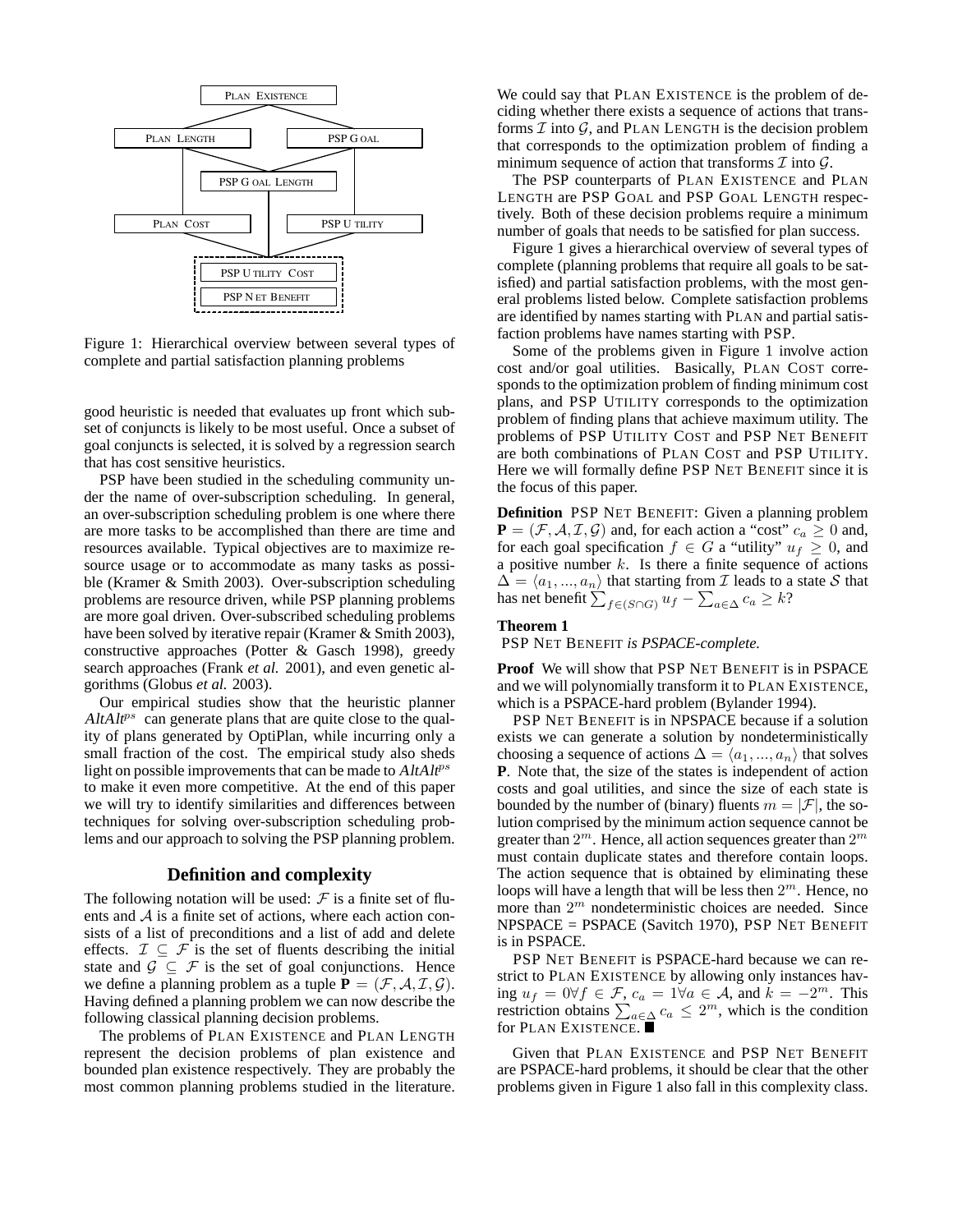# **OptiPlan: an IP based approach for solving PSP problems**

OptiPlan is a planning system that provides an extension to the state change integer programming (IP) model by (Vossen et al. 1999). The model by Vossen et al. uses the complete set of ground actions and fluents, OptiPlan on the other hand eliminates many unnecessary variables simply by using Graphplan (Blum & Furst 1997), in addition OptiPlan reads PDDL input files. In this respect, OptiPlan is very similar to the BlackBox planner (Kautz & Selman 1999) but instead of using a SAT formulation the plan is encoded as an IP.

The state change formulation is built around the "state change" variables  $x_{f,i}^{\text{add}}, x_{f,i}^{\text{pre-add}}, x_{f,i}^{\text{pre-del}}, \text{ and } x_{f,i}^{\text{maintain}}$ . These variables are defined in order to express the possible state changes of a fluent, with  $x_{f,i}^{\text{maintain}}$  representing the propagation of a fluent  $f$  at period  $i$ . Besides the state change variables the IP model contains action variables  $y_{a,i}$ . Where  $y_{a,i} = 1$  if and only if action a is executed in period i. The constraints of the state change model are as follows:

$$
\sum_{a \in \text{add}_f/\text{pre}_f} y_{a,i} \ge x_{f,i}^{\text{add}} \tag{1}
$$

$$
y_{a,i} \le x_{f,i}^{\text{add}} \quad \forall a \in \text{add}_f / \text{pre}_f \tag{2}
$$

$$
\sum_{a \in \text{pre}_f/\text{del}_f} y_{a,i} \ge x_{f,i}^{\text{pre-add}} \tag{3}
$$

$$
y_{a,i} \le x_{f,i}^{\text{pre-add}} \quad \forall a \in \text{pre}_f/\text{del}_f \tag{4}
$$

$$
\sum_{a \in \text{pre}_f \cup \text{del}_f} y_{a,i} = x_{f,i}^{\text{pre-del}} \tag{5}
$$

$$
x_{f,i}^{\text{add}} + x_{f,i}^{\text{maintain}} + x_{f,i}^{\text{pre-del}} \le 1 \tag{6}
$$

$$
x_{f,i}^{\text{pre-add}} + x_{f,i}^{\text{maintain}} + x_{f,i}^{\text{pre-del}} \le 1 \tag{7}
$$

$$
x_{f,i}^\text{pre-add} + x_{f,i}^\text{maintain} + x_{f,i}^\text{pre-del} \leq x_{f,i-1}^\text{pre-add} + x_{f,i-1}^\text{add} + x_{f,i-1}^\text{maintain} \tag{8}
$$

$$
x_{f,0}^{\text{add}} = \begin{cases} 1 & \text{if } f \in \mathcal{I} \\ 0 & \text{otherwise} \end{cases} \tag{9}
$$

$$
x_{f,t}^{\text{pre-add}} + x_{f,t}^{\text{add}} + x_{f,t}^{\text{maintain}} \ge 1 \quad \forall f \in \mathcal{G} \tag{10}
$$

Where constraints (1) through (5) describe the logical interpretations between the action and state change variables for all  $f \in \mathcal{F}, i \in 1, ..., t$ . Constraints (6) and (7) make sure that for all  $f \in \mathcal{F}, i \in 1, ..., t$  fluents can only be propagated at period  $i$  if and only if there is no action in period  $i$ that adds or deletes the fluent. Constraints (8) describe the backward chaining requirements for all  $f \in \mathcal{F}, i \in 1, ..., t$ for the state change variables, and the initial and goal state constraints are represent by (9) and (10) respectively.

Since the constraints guarantee plan feasibility, the objective function of the IP model can take on any linear function. In the case of maximizing net benefit the objective becomes

$$
\max z = \sum_{f \in G} u_f(x_{f,t}^{\text{add}} + x_{f,t}^{\text{pre-add}} + x_{f,t}^{\text{maintain}}) - \sum_{i \in T} \sum_{a \in A} c_a y_{a,i},
$$
\n(11)

where  $T = 1, ..., t$  is the set of time periods, A is the set of actions, and G the set of goal fluents.

Note that the above formulation can easily be changed to handle any of the other partial satisfaction problems described in the previous section, it merely requires changing the objective function and sometimes adding or removing some constraints.

Although integer programming finds optimal solutions, the formulation that was used only finds optimal solutions for a given parallel length  $t$ . Hence the global optimum might not be detected, there could still be solutions of better quality at higher values of t.

# AltAlt<sup>ps</sup> : a heuristic approach for solving PSP **problems**

In this section we present  $AltAlt^{ps}$ , a variant of the heuristic state-space search planner AltAlt (Nguyen, Kambhampati, & Sanchez 2002). Both these planners are based on a combination of Graphplan (Blum & Furst 1997; Long & Fox 1999; Kautz & Selman 1999) and heuristic state-space search technology (Bonet, Loerincs, & Geffner 1997; Bonet & Geffner 1999; McDermott 1999). However, the design of AltAlt<sup>ps</sup> involves some additional challenges. Specifically, the implementation of a cost propagation procedure during the planning graph construction phase. The propagated cost information will be used in two different ways: First, we use it to greedily select a subset of the top-level goals upfront, such that we can avoid the exponential branching factor of the search. Second, once the subgoals are selected, then we use the cost information to drive the search of  $AltAlt^{ps}$  in order to find a cost-sensitive plan.

In  $AltAlt^{ps}$ , the cost of a plan is computed in terms of the execution costs of its actions, and its heuristics have to estimate the cost of a state based on the individual cost of the propositions composing such state. However, only the execution costs of the actions are given to the planner, and the propositions in the initial state are known to have zero cost, but we still need to propagate the cost of every other single proposition, including the top level goals. We use the planning graph construction phase of AltAlt<sup>ps</sup> to propagate the costs of the propositions using the execution costs of the actions that achieve them.

As mentioned earlier, the cost information will be used not only for heuristics to guide the search, but also for selecting the set of subgoals to work on. The basic idea of the goal set selection procedure is to construct the partial subgoal set iteratively by adding one goal at a time, ensuring that the cost of the added subgoal does not degrade our final net benefit. The cost of each subgoal is computed using a generalization of the relaxed plan heuristic idea (Nguyen & Kambhampati 2000; Nguyen, Kambhampati, & Sanchez 2002). The cost propagation procedure in the planning graph, as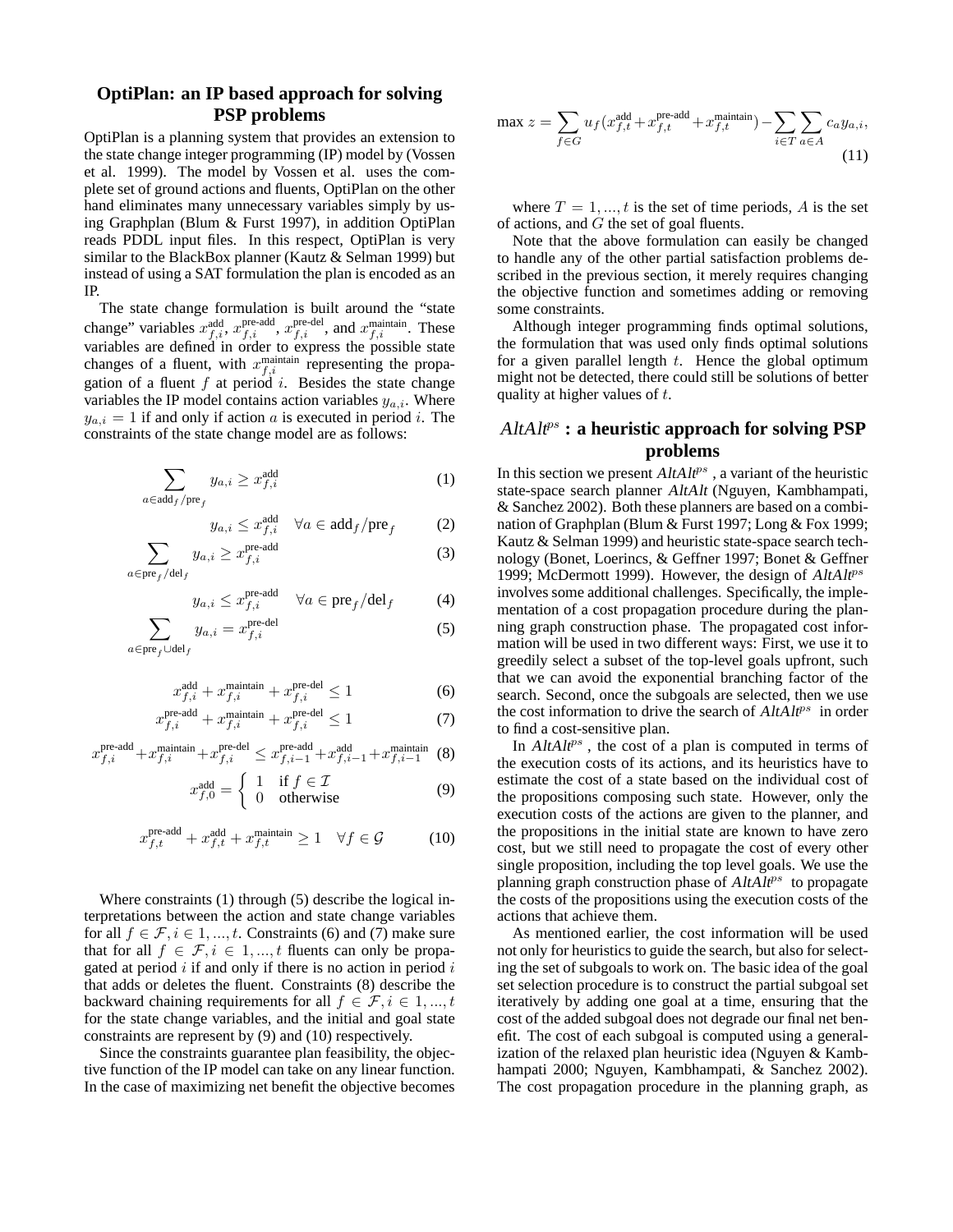well as the goal set selection algorithm are described in more detail in the next subsections.

### **Cost propagation procedure and heuristics in**  $AltAlt^{ps}$

Initially, only the execution costs of the actions and the utilities of the top level goals are provided. Propositions that are in the initial state are assumed to have cost zero. Therefore, we need to propagate the cost of the rest of the propositions in the planning graph to estimate the cost of the goals.

Let  $h_l(p)$  be the cost associated with an individual proposition  $p$  at level  $l$  of the planning graph. Propositions in the initial state I have cost zero, and  $\infty$  otherwise. Thus, for each action a achieving  $p$ , the cost of  $p$  is propagated using the iterative planning graph construction procedure of  $AltAlt<sup>ps</sup>$ , as follows:

$$
h_l(p) = \begin{cases} 0 & \text{if } p \in I \\ \min\{h_l(p), \text{cost}(a) + C_l(a)\} & \text{otherwise} \\ \infty & (12) \end{cases}
$$

Where,  $cost(a)$  is the execution cost of the action given by the user or generated randomly by the planner, and  $C_l(a)$ is the aggregated cost of the action computed in terms of its preconditions, which can be computed admissibly as follows:

$$
\mathcal{C}_l(a) = \max\{h_{l-1}(q) : q \in \mathit{Prec}(a)\}\tag{13}
$$

or under independence assumption:

$$
C_l(a) = \sum \{h_{l-1}(q) : q \in \operatorname{Prec}(a)\} \tag{14}
$$

Notice that we use the notion of level of the planning graph as a unit of time to propagate the costs of propositions. As a consequence, cost propagation will terminate as soon as the planning graph has been built. We then let the cost of a proposition be the final cost of that proposition in the final level of the planning graph. Similar cost propagation procedures are developed in the context of metric temporal planning (Do & Kambhampati 2002). From the cost propagation procedure described above, we can easily derive the first heuristic for our cost-based planning framework:

**Max Cost Heuristic 1**  $h_{maxC}(S) = \max_{p \in S} h_l(p)$ 

Although the  $h_{maxC}$  heuristic is admissible, it tends to be too conservative given that it considers the cost of state  $S$  be equal to the cost of one of the state's components. The idea behind the  $h_{maxC}$  heuristic is that by choosing the proposition with maximum cost we will know at least the minimum cost to solve the overall state.

We could try to improve the efficiency of our heuristic by considering the positive interactions among the subgoals. We adapt the "relaxed plan" heuristic idea from AltAlt (Nguyen, Kambhampati, & Sanchez 2002), with some important modifications. Specifically, we will not compute the relaxed plan length anymore, but the relaxed plan cost, where the cost of the relaxed plan is given by the execution costs of the actions in it. Furthermore, we will sort the supporting actions in increasing value of their accumulative costs given that we want to consider the cheapest ones first in building the relaxed plan  $R_p$ .

More formally speaking, let  $S$  be a state to regress. We consider a proposition  $p \in S$  such that  $h_l(p)$  =  $max_{p \in Sh}$ [p] (hardest to support first). Having found the proposition  $p$  to regress, we sort the set of supporting actions  $A_p$  of p on increasing value of their accumulative costs. Where the accumulative cost of an action is defined conservatively as  $AcumCost(a_p) = cost(a_p) +$  $max_{q \in Prec(a_p)} h_l(q)$ . So, we select the action  $a_p$  from  $A_p$ with the lowest  $AcumCost(a_n)$ . The rationale for this is that we want to consider not only actions with minimum cost but also actions that are likely going to introduce cheaper subgoals in the relaxed plans. By regressing  $S$  over action  $a_p$  we get the state  $S' = S \cup Prec(a_p) \setminus Eff(a_p)$ , obtaining the following recurrence relation:

$$
relaxCost(S) = cost(a_p) + relaxCost(S')
$$
 (15)

This regression accounts for the positive interactions in the state  $S$  given that by subtracting the effects of  $a_p$ , any other proposition that is co-achieved when  $p$  is being supported is not counted in the cost computation. The recursive application of the last equation is bounded by the final level of the planning graph, and it will eventually reduce to a state  $S_0$  where each proposition  $q \in S_0$  is also in the initial state *I*, having cost  $h_l(q) = 0$ . Given the last equation, we are now ready to set up our next heuristic:

## **RelaxCost Heuristic 2**  $h_{relaxC}(S) = relaxCost(S)^{1}$

The application of the  $h_{relaxC}$  heuristic indirectly extracts a sequence of actions (the actions  $a_p$  selected at each reduction), which would have achieved the set  $S$  from the initial state  $I$  if there were no negative interactions. Such sequence of actions is our relaxed plan  $R_p$ . Notice that the value of the heuristic function is not more than the addition of the execution costs of the actions  $a_p \in R_p$ .

#### **Goal set selection algorithm**

The general idea of our algorithm is to incrementally extend a partial goal set  $G'$  using the utilities of the top level goals G and their costs of achievement. We want to consider only the goals that are likely going to increment our net benefit. A general description of our algorithm is given in Figure 2. First, the function *getBestBenefitialGoal(*G*)* returns the initial subgoal  $g \in G$  with maximum remaining utility,<sup>2</sup> and we use it to initialize  $G'$ . If no subgoals can be chosen then we could easily conclude that there is no solution to our problem.

Then, we extract an initial relaxed plan  $R_p^*$  for  $G'$  using the procedure *extractRelaxPlan(G',®*). Notice that two arguments are passed to the function, one is the current partial goal set from where the relaxed plan will be computed, and the second parameter is another relaxed plan that will be used as a guideline for computing the returning plan. At the beginning, no relaxed plan is provided. Notice that our

<sup>&</sup>lt;sup>1</sup>The  $h_{relaxC}$  heuristic will be used only in the hardest problems in our empirical evaluation

<sup>&</sup>lt;sup>2</sup>The remaining utility of a goal g is computed by  $\mathcal{U}_q - h_t(g)$ , where  $\mathcal{U}_q$  is the utility of goal g and  $h_t(g)$  is the subgoal cost at the final level  $t$  of the planning graph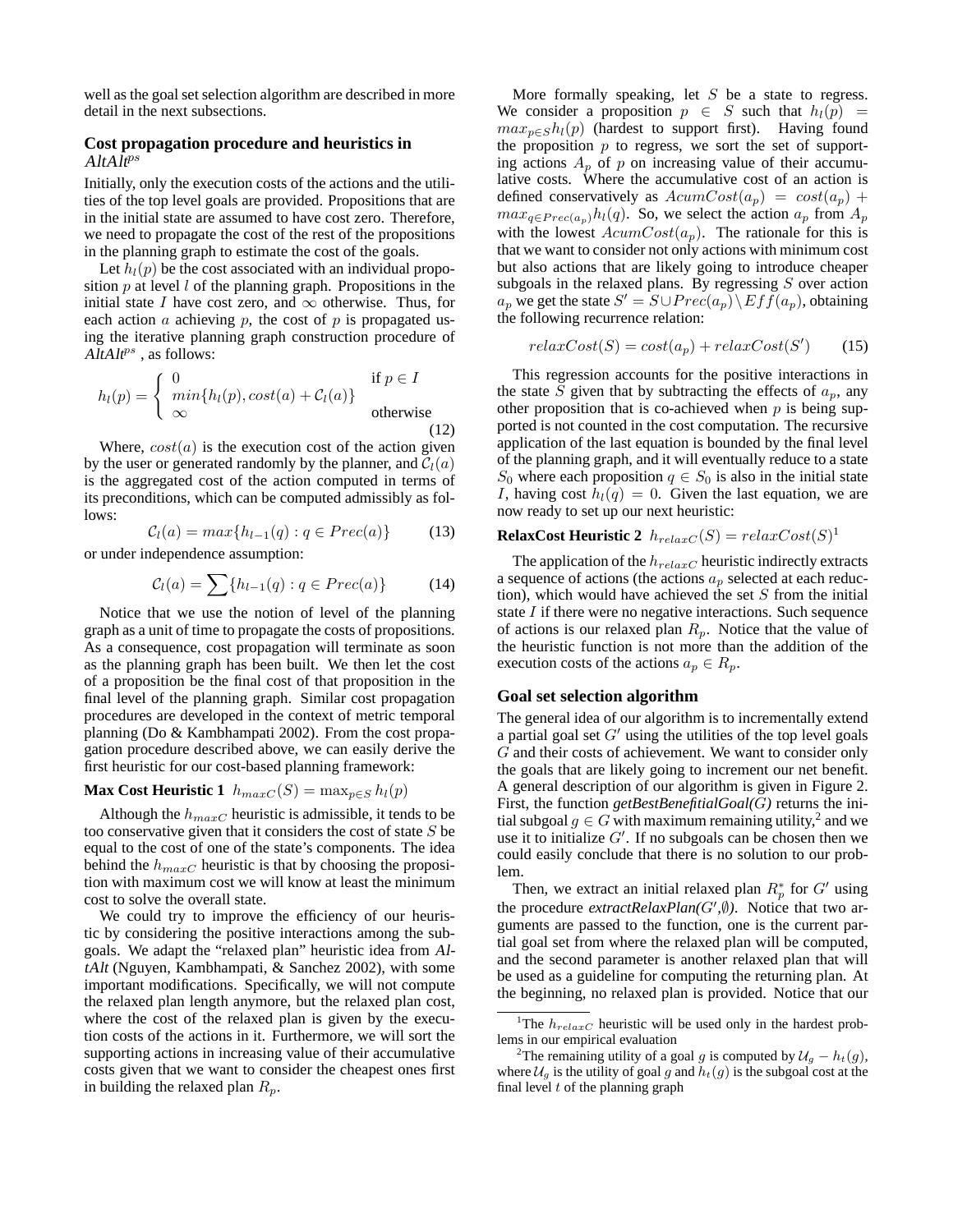| <b>Procedure</b> <i>partialize</i> ( $G$ )            |
|-------------------------------------------------------|
| $g \leftarrow getBestBenefitialGoal(G);$              |
| $if(q = NULL)$                                        |
| return Failure;                                       |
| $G' \leftarrow \{q\}$                                 |
| $G \leftarrow G \setminus a$                          |
| $R_p^* \leftarrow extractRelaxPlan(G', \emptyset)$    |
| $B_{MAX}^* \leftarrow getUtil(G') - getCost(R_p^*)$ ; |
| $B_{MAX} \leftarrow B_{MAX}^*$                        |
| while $(B_{MAX} > 0 \land G \neq \emptyset)$          |
| for $(q \in G \setminus G')$                          |
| $G_P \leftarrow G' \cup g$                            |
| $R_n \leftarrow ExtractRelaxPlan(G_P, R_n^*)$         |
| $B_q \leftarrow getUtil(G_P) - getCost(R_p);$         |
| $\textbf{if}(B_a > B_{MAX}^*)$                        |
| $q^* \leftarrow q$ ;                                  |
| $B_{MAX}^* \leftarrow B_o;$                           |
| $R_a^* \leftarrow R_n$                                |
| else                                                  |
| $B_{MAX} \leftarrow B_q - B_{MAX}^*$                  |
| end for                                               |
| $if(q^* \neq NULL)$                                   |
| $G' \leftarrow G' \cup a^*$                           |
| $G \leftarrow G \setminus q^*$ ;                      |
| $R_p^* \leftarrow R_q^*$ ;                            |
| $B_{MAX} \leftarrow B_{MAX}^*$                        |
| end while                                             |
| return $G'$ :                                         |
| End partialize;                                       |

Figure 2: Goal set selection algorithm.

greedy algorithm incrementally adds subgoals to our partial goal set  $\tilde{G}'$ , in consequence, the relaxed plans among iterations (e.g. those for  $G'$  and  $G' \cup g$ ) are very similar. By passing the previous computed relaxed plan to our procedure we avoid introducing unnecessary actions as well as recomputing the similarities among them.

Having found the initial partialized set  $G'$  and its correspondent relaxed plan  $R_p^*$ , we compute the current best net benefit  $B^*_{MAX}$  by subtracting the costs of the actions in the relaxed plan  $R_p^*$  from the total utility of the goals in  $G^{\prime}$ .<sup>3</sup>  $B_{MAX}^*$  will work as a threshold for our iterative procedure, in other words, we would continue adding subgoals  $g \in G$ to  $G'$  only if our overall net benefit  $B^*_{MAX}$  increases. This can be seen in the main loop of our algorithm. Basically, we consider one goal at a time and compute its correspondent relaxed plan  $R_p$  and benefit  $B_q$ . Notice that we use now the relaxed plan  $\overline{R}_{p}^{*}$  found in a previous iteration to compute  $R_p$ . If the benefit  $B_q$  of the current subgoal g is greater than our current best benefit  $B_{MAX}^*$  then we mark the current subgoal as a possible candidate  $g^*$  for  $G'$ . Notice that the same procedure is followed for the remaining subgoals, and it is not until we have considered all of them that we add the subgoal g∗ with the best net benefit to our partial goal set

G'. Then, we update our current best relaxed plan  $R_p^*$  and our new best benefit threshold  $B^*_{MAX}$ . This iterative procedure will end when we can not improve the net benefit any more or when there are no more subgoals to add, returning our partial goal set  $G'$ . Notice that the procedure above is greedy, so we are not immune from selecting a bad subset.

**Example** Let's assume that we have an initial set of goals  $G = \{g_1, g_2, g_3, g_4\}$ , and their final costs and utilities are respectively  $h_l = \{40, 60, 30, 70\}$ , and  $\mathcal{U} =$ {50, 30, 40, 100}. Following our algorithm, our starting goal would be  $g_4$ , because it is the one with the highest net benefit, so  $G' = \{g_4\}$  and  $G = \{g_1, g_2, g_3\}$ . Assume that the relaxed plan found for  $g_4$  is  $R_{p4}$  with cost of 70. Then, for each of the remaining subgoals in  $G$  we compute their benefits the following way:  $B_g = getUtil(g_4 \cup g)$  –  $getCost(extractRelaxPlan(g_4 \cup g, R_{p4}))$  for each  $g \in G$ . Suppose that any of the subgoals adds more actions to the relaxed plan  $R_{p4}$  (they come for free), so we can assume the following benefits,  $B_{g_1} = 150, B_{g_2} = 130$ , and  $B_{g_3} = 140$ . We can conclude then that our best subgoal to add is  $g_1$ , so we set  $G' = g_1 \cup g_4$ . The relaxed plan also gets updated to  $R_{p4\cup 1}$ , which this time no new action has been added. Notice that in most of the cases new actions could be added to the relaxed plans when we consider new subgoals, decreasing then their benefits, and in consequence pruning some of the top level goals when no benefit is found. The procedure gets called again, this time having two subgoals  $(g_1$  and  $g_4)$ in our partial goal set  $G'$ .

### **Experimental Results**

It is not that straightforward to obtain a clear comparison between AltAlt<sup>ps</sup> and OptiPlan. For instance, Opti-Plan searches in the planning graph and gives optimal solutions for the level at which the planning graph was grown.  $AltAlt^{ps}$  on the other hand, searches in the space of states and uses the planning graph only to derive efficient heuristics, hence the solution obtained by AltAlt<sup>ps</sup> is not directly related to a particular planning graph level. To overcome this discrepancy, we post-process the solution of AltAlt<sup>ps</sup> by using techniques introduced in (Sanchez & Kambhampati 2003). We compare AltAlt<sup>ps</sup> with OptiPlan by running  $AltAlt^{ps}$  first, then post-process its plan to obtain a parallel plan, and then use the parallel length of this plan as the input for OptiPlan. (We could have given the serial length of  $AltAlt^{ps}$  as input level for OptiPlan, but this would have caused a blowup in the IP encoding size.)

The IP encodings in OptiPlan were solved using ILOG CPLEX8.1, a commercial linear programming solver. Default settings were used except the start algorithm was set to the dual problem, the variable select rule was set to pseudo reduced cost, and a 600 seconds limit was set to the CPLEX solver. Both OptiPlan and  $AltAlt^{ps}$  ran the problems on a 2.67Ghz CPU with 1.0GB RAM.

One problem that we faced is that there are no benchmark PSP problems. Therefore, we used existing STRIPS planning domains from the last International Planning Competition (Long & Fox 2002), and randomly generated costs and utilities for each particular planning problem. However,

<sup>&</sup>lt;sup>3</sup>The descriptions of the functions are  $getUtil(G)$  =  $\sum_{g\in G}\mathcal{U}_g$  and  $getCost(R_p)=\sum_{a\in R_p} cost(a_p)$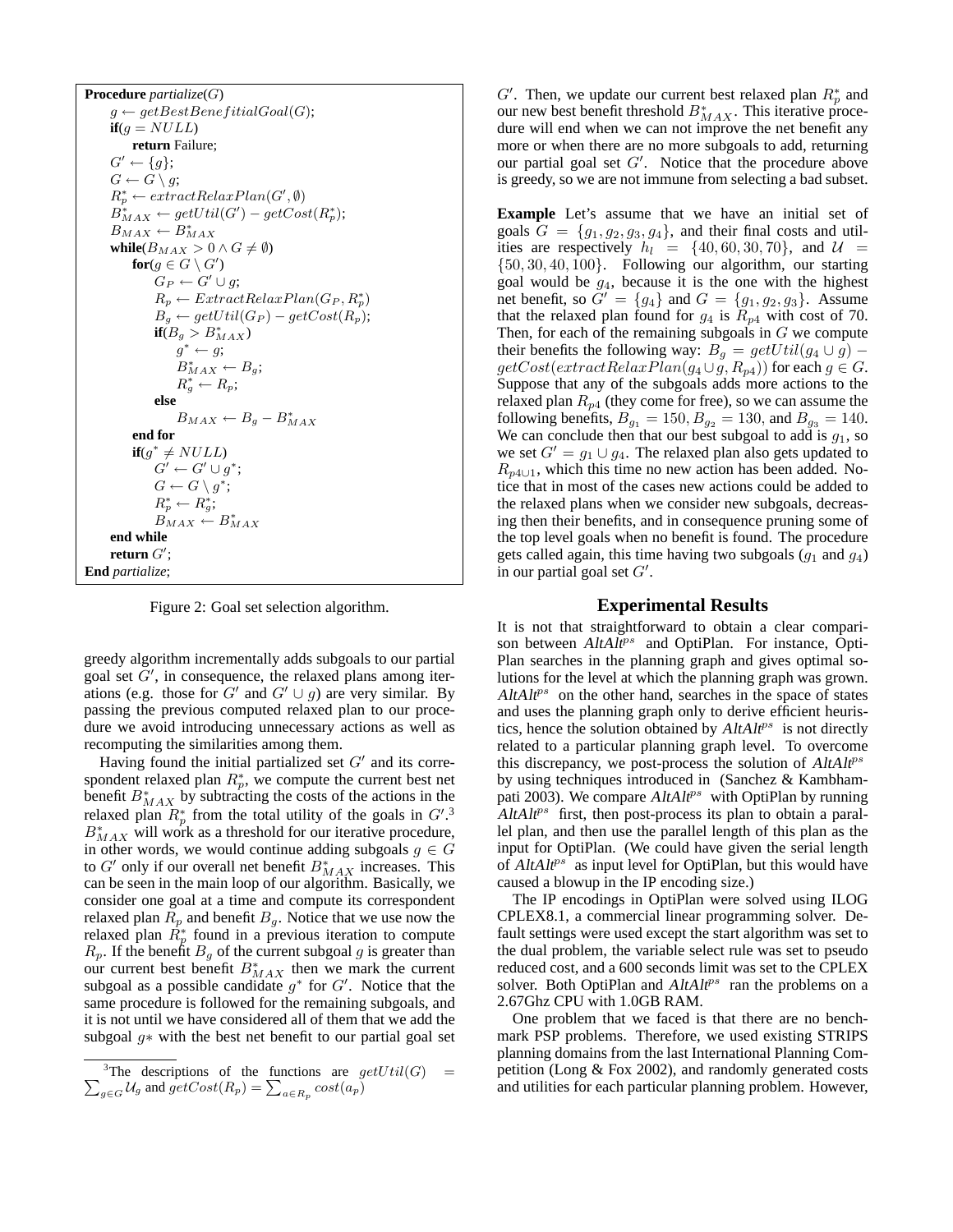

Figure 3: Empirical Evaluation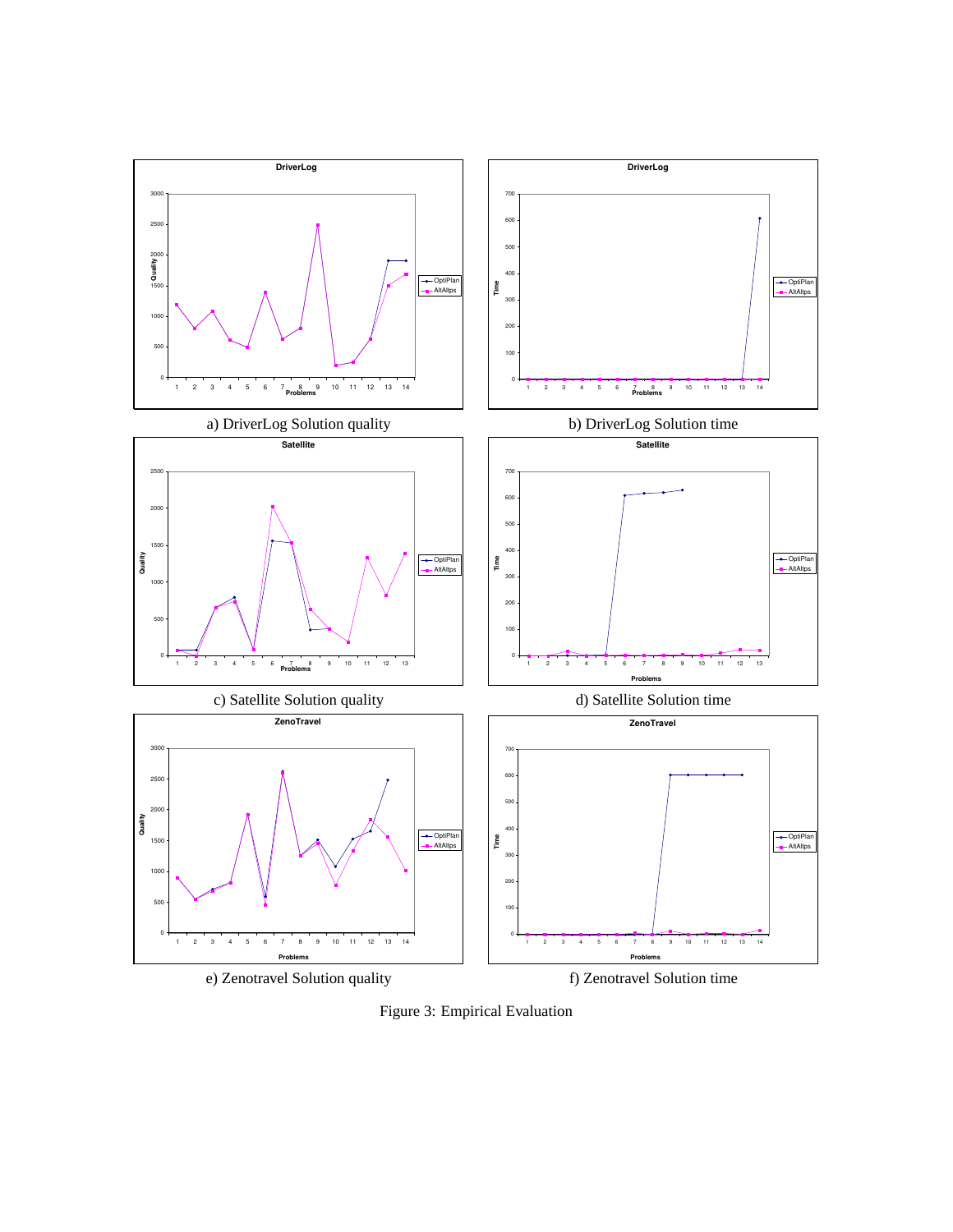the range of the random values generated were different for each particular planning domain. In other words, a *swithOn* action from the Satellite domain will have execution costs much lower than a *fly* action from the Zenotravel domain. So, we decided upfront the range of execution costs for each domain operator, and random values were generated inside such ranges for each particular instance of each operator during planning. Having generated the cost value of a ground action, this one is maintained across other problems in which the same action is being used. Under these design conditions the planners selected around 60% of the goals on average. Our experiments include the domains of Driverlog, Satellite and Zenotravel.

The optimal solution quality was determined by OptiPlan but is optimal only for the levels less than or equal to the level at which OptiPlan performed its search. OptiPlan does not always detect the optimal solution, this is because of the 600 seconds time limit that was set on the solver. In case the time limit was reached, we denoted the best feasible solution as OptiPlan's solution quality. Since the time limit was set on the CPLEX solver only, OptiPlan's total planning time can get above 600 seconds (total planning time also includes planning graph construction time and the time needed for converting the problem into IP).

Figure 3 displays the solutions on the Driverlog domain. We can clearly see on plot a) that  $AltAlt^{ps}$  produces excellent quality plans, often within just one second. It is remarkable that for most of the tested problems in Driverlog  $AltAlt^{ps}$  finds the exact same solutions as OptiPlan. In the problems in which AltAlt<sup>ps</sup> produces different solutions, the solution quality remains close to that of OptiPlan.

Figure 3 c) and Figure 3 e) display the solution quality on the Satellite and Zenotravel domains respectively. We can see that in both of these domains  $AltAlt^{ps}$  remains very competitive with respect to OptiPlan. In fact, there are solution points in which  $AltAlt^{ps}$  has generated better plans (see Figure 3 c)). For these plans OptiPlan has just returned the lower bound on the optimal solution due to time restrictions. Furthermore, we can see in Figures 3 b), 3 d), and 3 f) that  $AltAlt^{ps}$  is more efficient and scalable than OptiPlan.

OptiPlan still performs better, in terms of quality, than  $AltA1t^{ps}$  in a few problems. This could be due to the following reasons: either the subgoal selection procedure of  $AltAlt^{ps}$  is too greedy, or the cost-sensitive search requires better heuristics. A deeper inspection of the problems in which the solutions of  $AltAlt^{ps}$  are suboptimal revealed that although both reasons play a role, the second reason dominates more often. We found in most of these problems that in fact our subgoal selection procedure returns the correct set of subgoals, but the plan found is a little more expensive than the optimal plan found with OptiPlan. To resolve this issue we intend to develop more powerful heuristics for the planning phase of AltAlt<sup>ps</sup>. Heuristics that take into account negative interactions (Nguyen, Kambhampati, & Sanchez 2002) could help us to improve the solutions returned.

In all the problems, when a classical planner was used that would automatically achieve all the goals, the resulting plans often had a significantly lower and sometimes even negative total net benefit when compared to OptiPlan and  $AltAlt^{ps}$ .

# **Over-subscription Scheduling and Partial Satisfaction Planning**

Planning and scheduling are two related areas that contain many real world problems that are over-subscribed. Examples of over-subscription problems include many space applications. For instance, over-subscription problems have been identified in for image scheduling on Landsat 7 (Potter & Gasch 1998), satellite observation scheduling (Frank *et al.* 2001; Globus *et al.* 2003), space shuttle ground processing (Zweben *et al.* 1994), airlift scheduling (Kramer & Smith 2003), and the scheduling Hubble Space Telescope (Johnston & Miller 1994). The problem of partial satisfaction and over-subscription deals with the problem of choosing a subset of goals or tasks that can be achieved within the available time and resources. There are, however, subtle differences between partial satisfaction planning and over-subscription scheduling.

In scheduling, the problem of over-subscription is centered on the allocation of resources to tasks over time. In an over-subscription problem there are more tasks to accomplish within a given time period than there are available resources. Typical objectives are to optimize resource usage or to accomplish as many tasks as possible. Constructive and repair based approaches have been developed to solve these kind of problems and, recently, stochastic greedy search algorithms on constraint based intervals (Frank *et al.* 2001) and genetic algorithms (Globus *et al.* 2003) have successfully been applied.

Repair based approaches start with a feasible or a nearly feasible schedule and then apply iterative repairs or improvements to the schedule (Minton *et al.* 1992; Johnston & Miller 1994; Kramer & Smith 2003). AltAlt<sup>ps</sup> also applies an iterative approach, it constructs an initial relaxed-plan for a single goal, and then this plan is used to augment the final set of goals that will be considered during search. However, the heuristics employed by  $AltAlt^{ps}$  are quite different to the set of heuristics used in over-subscription scheduling (Kramer & Smith 2003) because we do not consider time or resource usage, but just the final benefit of the plan.

In a constructive based approach, schedules are built incrementally by heuristically adding more tasks to the partial schedule until no more tasks can be added. Potter and Gasch (1998) use a constructive based approach that allows limited backtracking for image scheduling on the Landsat 7.

In planning, over-subscription is more centered on the goals. Over-subscribed planning problems or PSPs are problems in which there are too many goals that can feasibly be achieved within the available time and resources, or in which goals are conflicting, necessitating choosing a subset of nonconflicting goals. Current planning systems are not specifically designed to handle problems in which a conjunction of goals can not be entirely supported. In other words, problems in which it is necessary to partially support a subset of the top level goals given certain metrics. Unfortunately, most of the real world problems fall under this category.